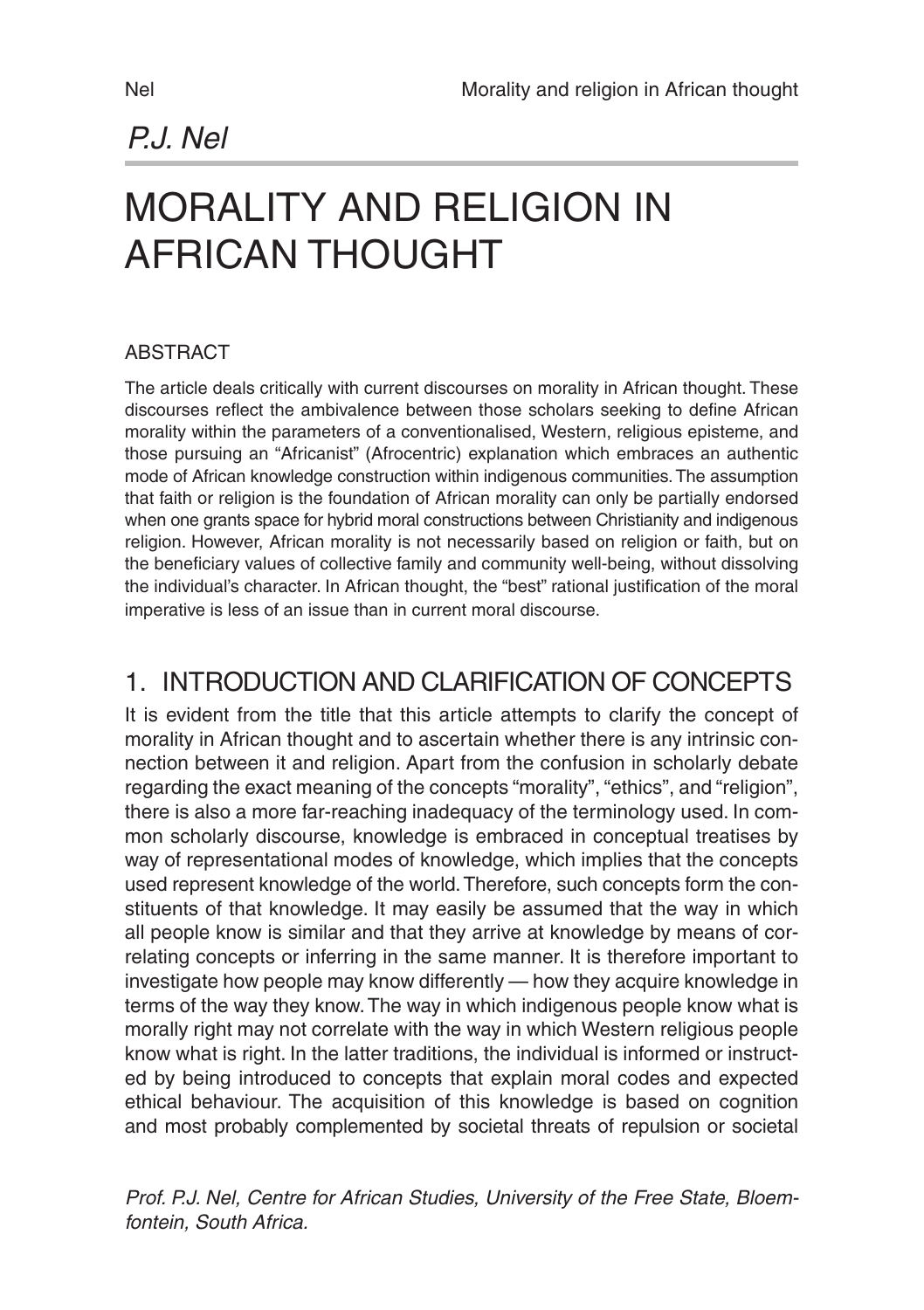promises of reward. But this may not necessarily be the modes of acquisition of moral knowledge in indigenous societies with less emphasis on instruction in verbal (linguistic) modes. One should be aware that acquisition and construction of moral knowledge may be based on performance. The observation and experiencing of doing and performing may be the process for knowing what moral knowledge is. This knowledge is habituated and embedded in the action of community members and institutions of the group, and not necessarily taught (cf. Marchand 2003:46-47).

Our inquiry, however difficult, should bear in mind that the way in which local, indigenous African communities know what is morally right, in other words their perception of morality, may be informed in ways different from societies in which moral and ethical codes are taught by means of instruction. Such instruction entails the appropriation of concepts in order to generate the way in which such societies think about morality; to clarify the way they know.

One should further be aware of Mudimbe's criticism that the *gnosis* (the seeking to know and the systems of knowing) of the people of Africa should not be determined by the non-African locus of Western epistemology (Mudimbe 1988:x). Part of the basic building bricks of the Western episteme is the missionary's discourse where categories of religious and Biblical thinking entered the logic of civilisation, and henceforth promoted the idea that faith gives sense to ethics and not vice versa (Mudimbe 1988:51). Indigenous ethics was thus considered irrelevant if not discarded because of its non-faith propensity.

There is an imminent danger in trying to portray morality in African thought in a homogeneous manner, thus continuing the colonial fixing of concepts of the indigenous. One is painfully aware of the shortcomings of one's endeavour to isolate a socio-cultural phenomenon of the African reality. The African postcolony is a complex, multi-layered, and multivalent reality (cf. Mbembe 2001). Paradoxically, any aspect of this reality is at nearly every historical moment both a containment *and* a denial of its meaning or essence. What may seem to hold true for a specific country or context may be deconstructed in another encounter. The post-colony is not only hybrid in the sense of an irrational mix of colonial ideas and truly African expressions of belief and thought, but this hybridity, in the sense used by Bhabha (1994), has become a productive space that critically challenges reigning ideas and generates meaning. One cannot, for example, only regard the fusion of borders between Christianity and indigenous religion as "syncretism", given the connotative meaning of this term. The hybrid interface between the two has rather become a productive and explorative space for the construction of new religious meaning, as may clearly be witnessed in the indigenous Apostolic Faith Churches. The ritual performances and spiritual retreat at the sacred sites of Badimong Valley (near Ficksburg) and Mothuleng (near Clarens) in the Eastern Free State exhibit hybrid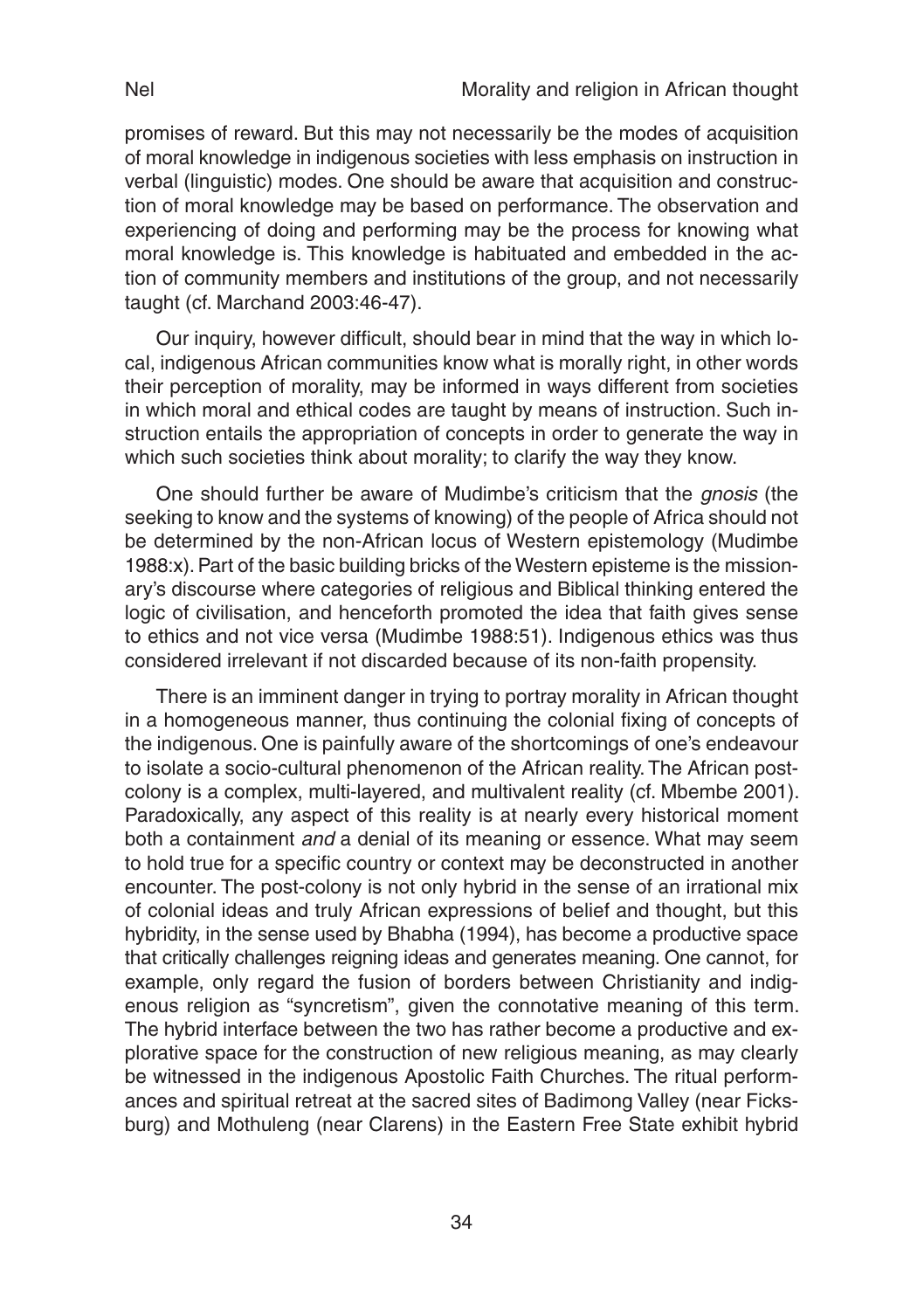#### Acta Theologica 2008:2

forms of cultural and religious expressions which render the question of origin or influence almost pointless.

The above is only a preliminary reflection of current views and is not based on empirical data. The concept "African thought" (instead of "African philosophy" to circumvent engagement with the diverse positions regarding a truly African philosophy) is in itself a complex concept which may suggest that there is a generic system of African thought. This would align with the idea of Asante that there are generic features of the African reality. However complex the issue is, it is possible to construe an Afrocentric approach, meaning a deliberate effort to seek authentic African expressions or views of reality.

Another complex term is "morality". In terms of the Oxford Dictionary, this refers to the moral principles pertaining to a distinction between right and wrong or good and evil. Morality is the sense and view of what is right and wrong and that which constitutes an absolute reference for character and behaviour. It is an authoritative code of conduct in matters of right and wrong. It is usually seen in a broader sense than "ethics", although the margins are diffused. Even in this sense, however, varied traditions occur, for example the "Catholic" tradition of moral philosophy includes what other people would call ethics.

"Ethics" refers to the acts of human behaviour informed by moral principles of good and evil (right and wrong). However, ethical principles of conduct relate to absolute values that condition human behaviour, and in this sense it may correlate with moral assumptions of good and evil. If "ethos" denotes the categories and system of recommendable conduct, "ethos" and "morality" are interchangeable. In philosophical discourse, "ethics" is often included as a category of reflection on the fundamental nature of morality and moral values. It is therefore obvious that in parochial discourse, the interchangeable use will be noticeable when speaking of moral or ethical conduct. For the purposes of this article, "morality" refers to the moral system, and "ethics" to the actions relating to morals. Hence, reflection on African morality will concentrate on the absolute (normative) system informing the assumption and judgment of the nature and character of actions. Such a moral system may not necessarily be a philosophical or apprehensive system as text, but a system inductively construable from assumptions and actions of communities and individuals.

### 2. Western textualisation of African religion

The pre-colonial and colonial encounters with Africa have either discarded expressions of religion as barbarism and paganism or sought to relate recognisable expressions of religion to possible European religious influences. In general terms, the indigenous inhabitants are denied any form of authentic religious expression (Chidester 1996). It was a language of derision in terms of which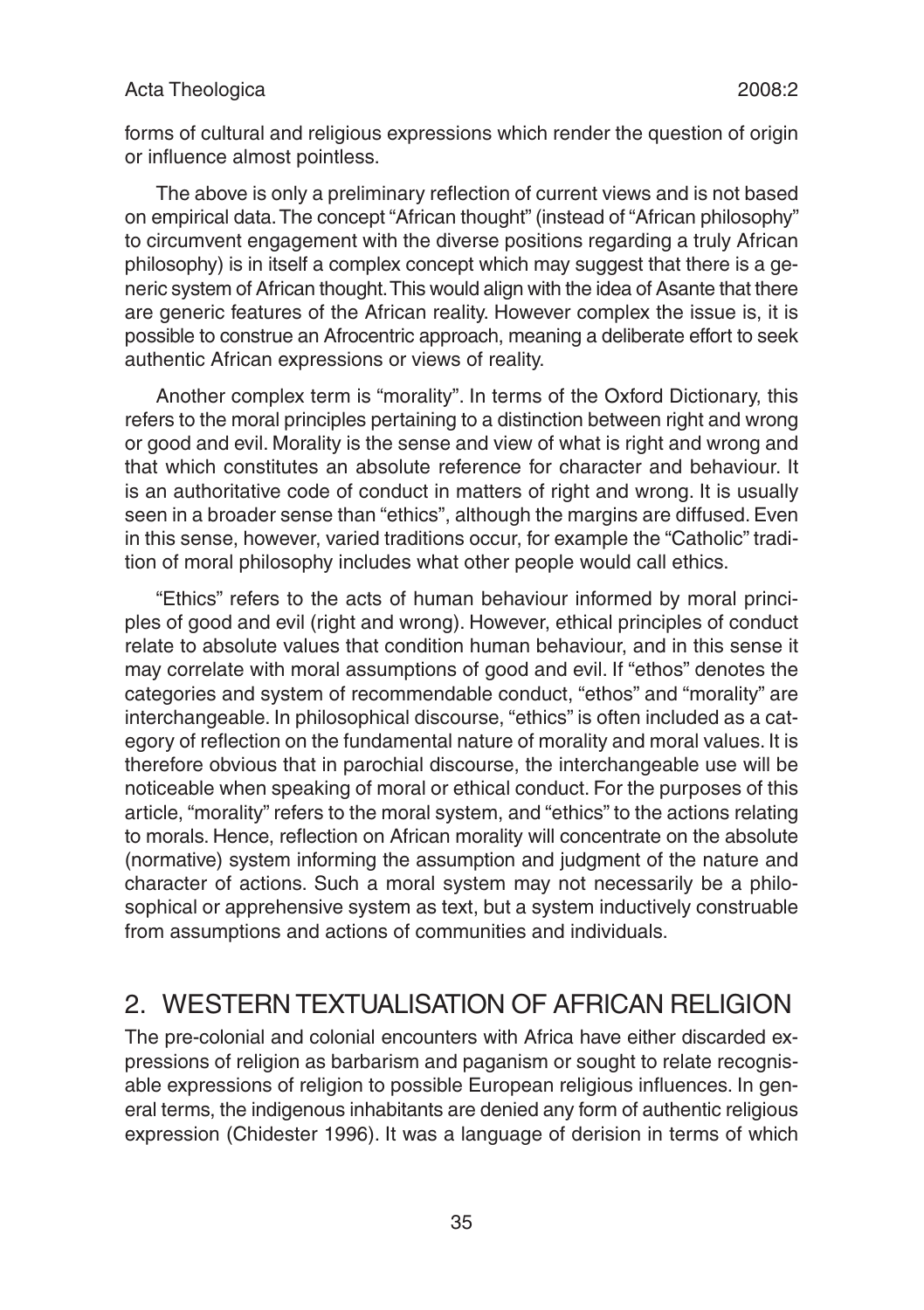pagan gods were ridiculed. According to Eboussi-Boulaga (Mudimbe 1988:51), the "language of derision" was complemented with a "language of refutation" which entailed a systematic reduction of so-called pagan religion as the opposite of the good, i.e. evil or Satan. The languages of derision and refutation were further supplemented by a "language of demonstration" in terms of which the Biblical religious categories were regarded as divine preference and command, thus forming part of the logic of civilisation. In other words, the cultural model of the Bible was viewed as part of its message and, therefore, this was to replace so-called pagan cultural ideas and institutions.

With the Christianisation of the continent, the missionaries also started a Western textualisation of African religion. Although they still continued a form of religious denial, the missionaries began to characterise indigenous religious expressions in terms of the language and metaphors familiar to their religious categorisation. The authentic modes of indigenous conceptualisation and indigenous modes of putting their religion into language were never the startingpoint. For example, the aspects of healing in ritual practice were interpreted in terms of concepts of salvation, and concepts of sin were linked to what they regarded as reproachable conduct. Western religion thus provided the concepts as well as a frame of reference for interpreting the expression of African religion without an in-depth interrogation of the intertwined nature of aspects which the West regarded as religion, culture, and ritual. The physical and socio-cultural landscapes of the African person were altered to create the desired and convenient frame of religious analysis or interpretation.

Twentieth-century textbooks on African religion still seek alignment with the categorical script of the Western science of religion. A critical examination of Mbiti's (1977) treatise of African religion reveals the frame of reference of the Western science of religion as well as an effort to "naturalise" indigenous religion to what is assumed to be the generic categorisation of religion. Mudimbe (1988) and others consider these issues in a serious light. Mudimbe claims that the Western (missionary-influenced) systematisation and familiarisation of African indigenous religion do not take cognisance of (what he calls) the African *gnosis*: the way in which Africans view the world, their history, and how they know it. Serious interrogation of Western and Eurocentric religious discourses is required in order to place the African worldview in the centre. Western religious discourse as well as continental religious voices require unmasking in order to arrive at a more authentic reflection on African religion. Leeuw (2004:20-36) goes further and states that African religion is a misnomer, because the ideas behind actions of ritual and rite relate to African thought and not to religion a concept not even accommodated originally in African languages.

The problem addressed by Leeuw is not new, for in the majority of undifferentiated societies, one would find it difficult to determine the boundaries between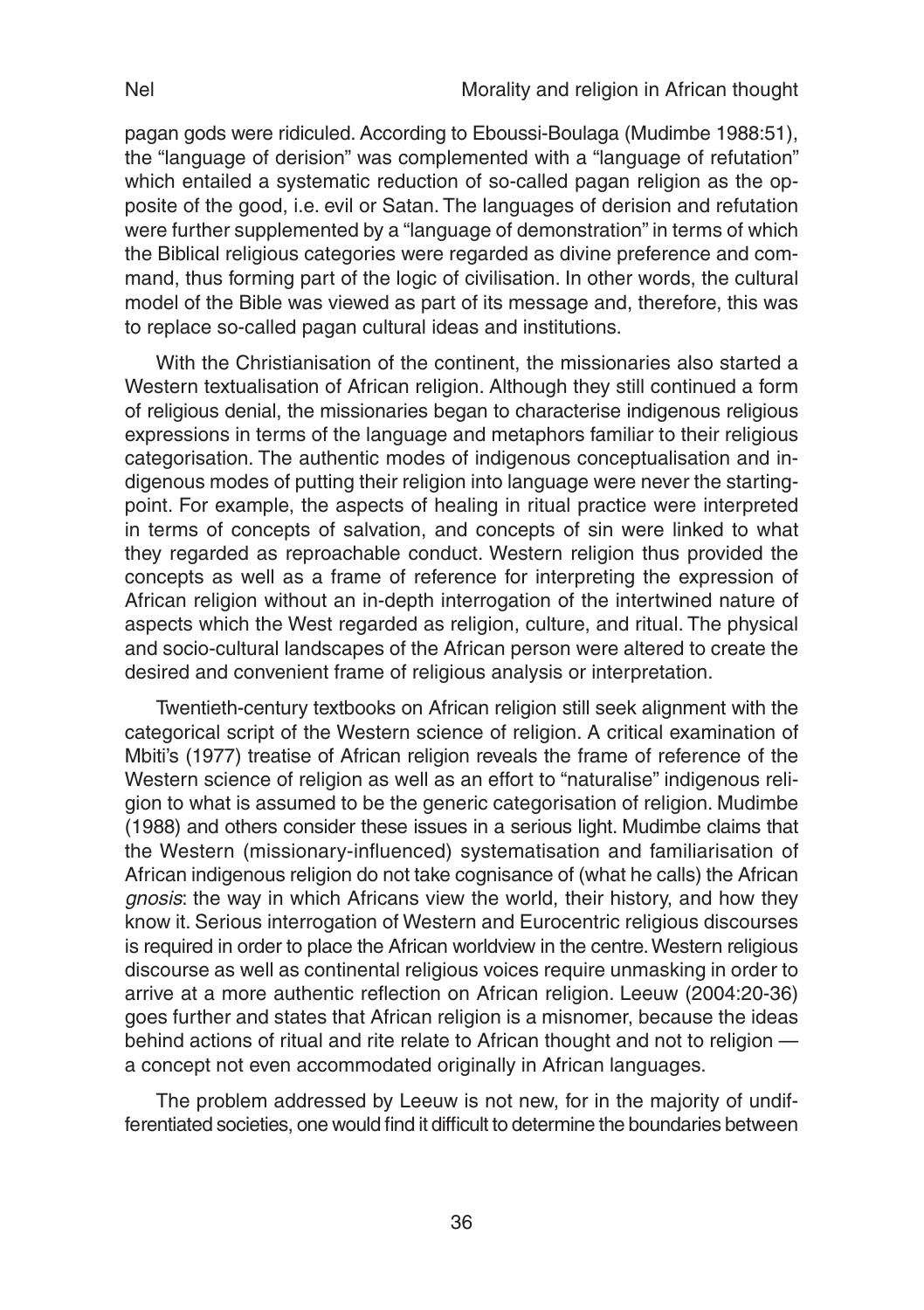religion and thought. Depending on one's definition of religion, one may require, for the purpose of description, to list those aspects and expressions dealing with the ultimate meaning of life under the rubric of religion. This would not imply that there is no overlap between aspects of religion and culture; in fact there has never been an absolute distinction between the two, even in differentiated cultures.

There exists no normative African religion, only localised expressions and society-specific dimensions of sub-Sahara indigenous religion. It is indeed possible to determine generic aspects of this religion, but localised expressions differ. Ancestor belief has often been singled out as the most distinctive feature of African religion, and not without merit. However, the manner in which ancestor belief is concretised in a specific cultural or ethnic group differs. The approach of the ancestors in divination rituals differs, for example within the Sotho and Xhosa groups. In Sotho divination rituals, the ancestors are approached via prayer and ritual, and the diviner-healer will throw bones; in terms of the fall of bones, the ancestors' advice or instructions will be revealed. In the Xhosa tradition, ritual preparation to approach the ancestors is also required, but the ancestors do not "speak" through bones. In a much more intuitive manner, the body of the diviner-healer "senses" the message of the ancestors.

The very notion of the ancestors also differs. The ancestors are generally not perceived to be ghosts or spirits, but living dead, and they are portrayed as departed family member(s) and thus identifiable family members. It is, however, also true that only specific members of the living dead, and not all deceased, occupy the position of ancestors. The traditions also differ regarding the patron ancestor responsible, for example, for the calling of becoming a diviner-healer. One should also consider the fact that, in an urbanised society, the concept of the ancestors is rapidly evolving into a more generalised concept, and that the specific tribal association is lost due to a dislocation from the patrilineal or matrilineal bonds.

Ancestor belief is, however, also integrated in what would generally be termed cultural practices, such as birth, name giving, marriage, etc. A system of belief does not exist distinctively from the cultural practices; it is a more holistic understanding of the dimensions of life. The spiritual is part and parcel of this holistic understanding of reality. Religion is culture and vice versa. Governing both is not a doctrine or universalistic script for practice, but a thought structure and performance repertoire typical of the continent. Although this thought structure may vary between groups and societies, recognisable universal traits are noticeable. One may call these universal patterns of thought an African indigenous cosmology. The most common feature of this cosmology is the integration of three distinguishable aspects, namely environment, society, and the spiritual. All activities are informed by this holistic understanding so that they singularly or collectively maintain or transform the socio-cultural and spiritual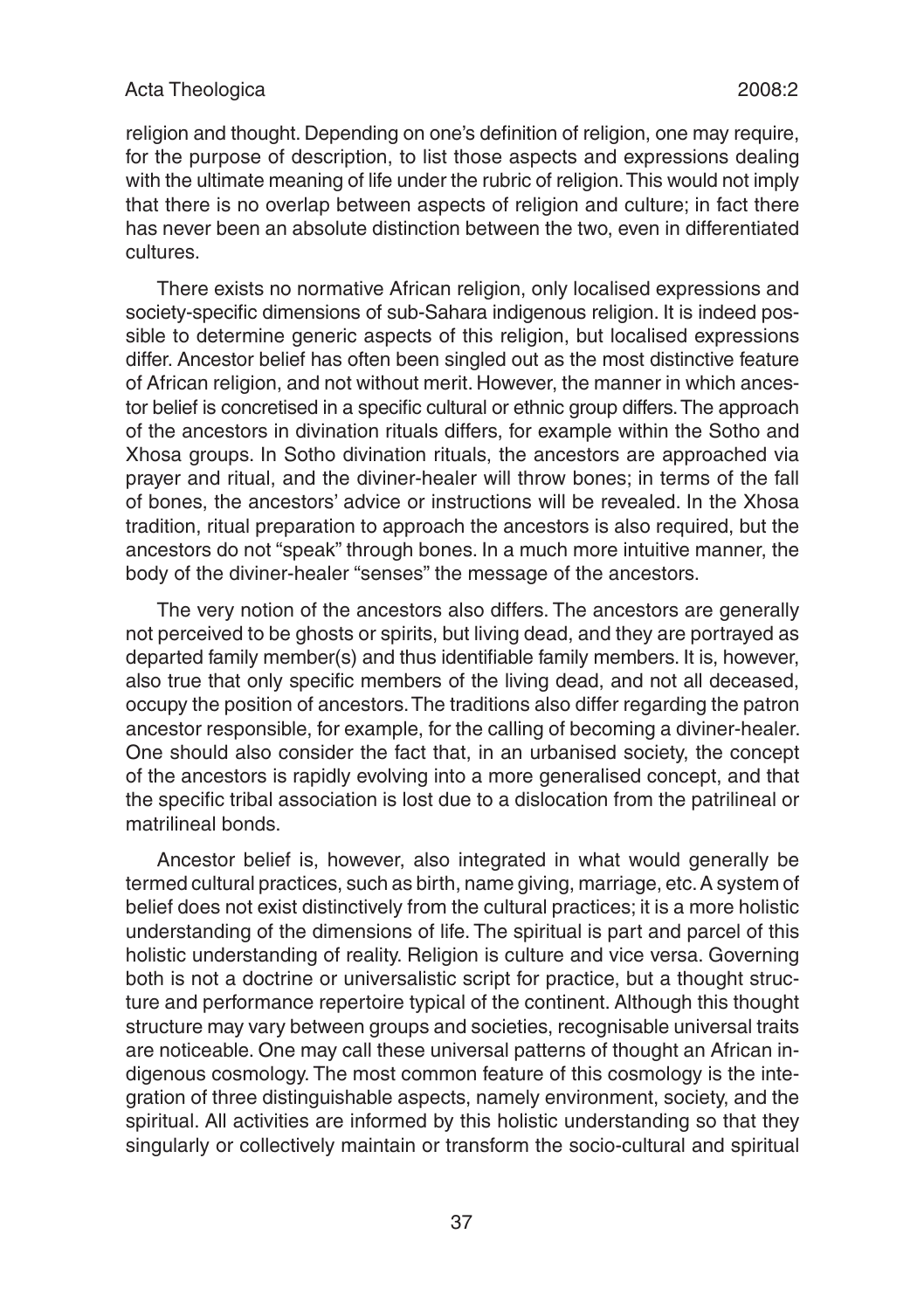landscape. An act is never separated from its environmental, societal, or spiritual impact. The cosmology becomes visible in that indigenous knowledge informs acts of technology, agriculture, animal keeping, music, song, dance, ritual, family care and parenting, tribal administration, the handling of conflict, etc. It is a system of thought embedded in action. One may even go so far as to state that this thought structure is embodied, because in many instances indigenous people react in immediate ways and in direct touch with their feelings. Intuitively they know how to act and what is required (cf. De Quincey 2005: 34-37).

With the above reflection on the intricate relationship between culture, religion, and thought structure or cosmology, it should be obvious that the idea of an "African philosophy" (cf. the collections of essays in Presbey 2002 and Eze 1998) may also cause confusion if philosophy is understood only in terms of the Western convention. I deliberately avoided the concept "philosophy" in the title for this reason. The debate concerning an authentic African philosophy has taken many turns (to mention but a few): from denying it (Hountondji 1983), to qualifying it as "primitive philosophy" (Levy-Bruhl 1963), Bantu Philosophy (Tempels 1969), consciencism (Nkruma), Negritude (Senghor 1996), Pan-Africanism (Nkrumah) and sagacity or sage philosophy (Odera Oruka 1991) to deliberate efforts towards engaging with mainstream Western philosophy as self-critical reflection (Wiredu 1980). I find Mudimbe's position acceptable when he relates African philosophy to the authentic dimensions of African thought and cosmology. In other words, to escape the trap of classifying all myth, story, and sage wisdom as philosophy, one should rather seek the authentic expressions of African philosophy in the African body of knowledge intrinsically related to what we may call "cosmology" and distinctive African modes of arriving at such knowledge. This knowledge is not a systematised collected body of knowledge expressed in text, but rather an informing system "behind" all action and reflection. The "body" of knowledge is never value-free nor does it end in its rational application. In fact, it relates to action and behaviour and has the wellness and healing of the individual and community at heart. The command of knowledge is not realised in seeking power and the promotion of its value in terms of its rationality, but in the value it adds to the well-being of people and communities.

### 3. The concept of morality

Mbiti's (1977) obvious Christian orientation is evident in his treatment of the perception of a creator god responsible for the establishment of a religious and moral order. African indigenous religion (if the generalisation here may be excused) confirms the existence of a creator god, but it does not appear to be diffusing all aspects of religion in pregnant ways. A more apparent manifestation of African religion is the relatively meagre representation of creation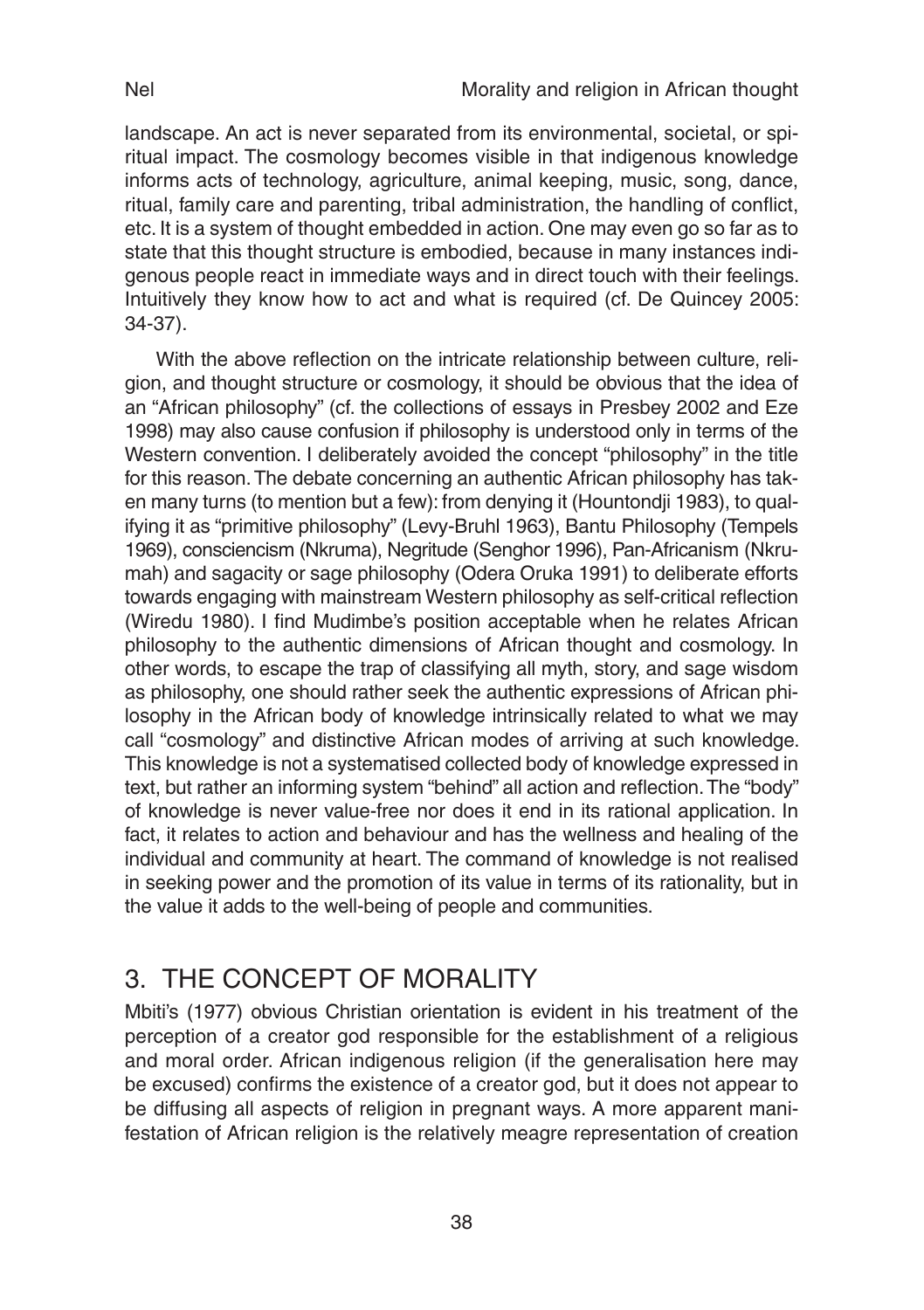myths. Neither can it be confirmed that the indigenous African believes in a creator god by observing the universe, as Mbiti (1977:40) claims. Accordingly, it is also questionable whether the belief in a creator god dominates all other beliefs, as claimed by Mbiti.

Mbiti further claims that there exists a religious order of the universe and that the creator god is considered responsible for this. Similarly he claims that "God gave the moral order to people so that they might live happily and in harmony with one another" (Mbiti 1977:36). According to Mbiti, one should view morality as an authoritative code of conduct directly sanctioned by god. The moral code is therefore not autonomous, but its autonomy is derived from the creator god. Any breach of the moral code would accordingly be an offence against god and his instruction. This view of Mbiti (1977:38-39, 175) does not concur with his views regarding man's position at the centre of the universe, also reflected in creation myths. Mbiti does not relate the keeping of the moral code to any form of a concept regarding divine reward as one would expect from a divinely sanctioned code of conduct. When he elaborates on specific morals, the value is measured in terms of what governs individual and social acceptable conduct to the benefit of the well-being and to avoid taboos. When he further claims that these morals are embedded in people's practices, customs, and rituals and are transmitted through the generations, it appears that the morals are related to socially inscribed modes of actions derived from experiences of what is in the interest and well-being of the community (Mbiti 1977:175-181). His assumption that god gives people their moral conduct and that he is the moral guardian is an unsubstantiated *a priori*. In this respect, Mbiti's exposition confirms Mudimbe's criticism (1988:51) of a Christianisation of the discourse about indigenous African religion. It is obvious in this instance that Mbiti is still promoting the idea that faith in a creator god gives sense to morality and not the contrary. This controversy defines the two major critical positions regarding an African conceptualisation of morality: One (e.g., Mbiti) claims that religion is the source and foundation of morality, and the other promotes the idea that the moral imperative is logically independent from religion.

### 4. Views of African morality

For the purposes of our explorative approach, the views of prominent scholars on African morality will be briefly examined, and an attempt will be made to conceptualise these with reference to moral autonomy.

Setiloane, one of the pertinent voices on African religion in South Africa. takes his cue from the genesis myth regarding the origin of people from a hole in the ground, a widespread myth among southern and central African peoples. In terms of *The hole in the ground myth* (Setiloane 1998a:66-67), the first people came out of the ground together with their immediate kin and animals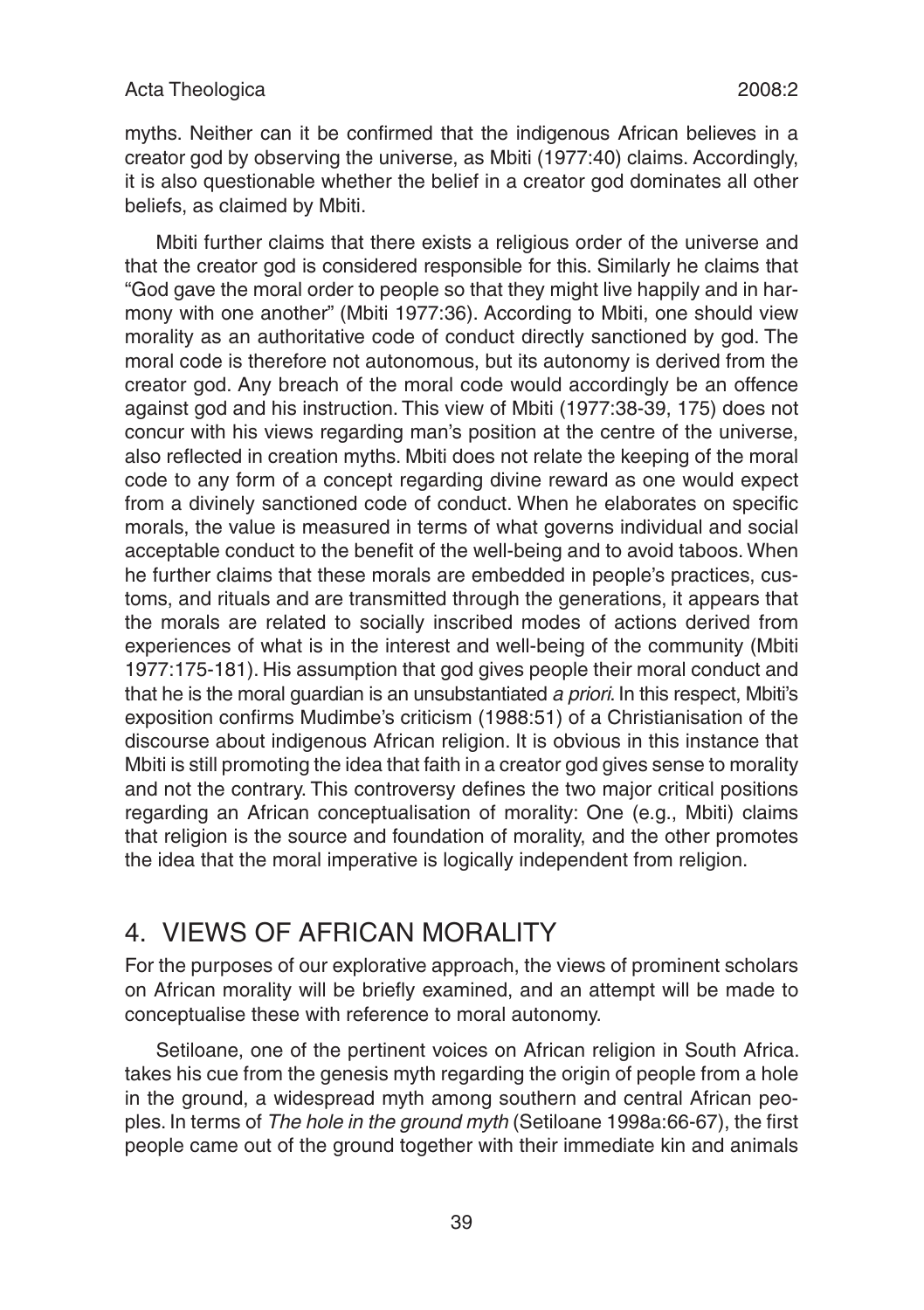under the direction of Modimo (God). They were a community of people and animals, and did not appear as individuals. The animal and human world were one and were sustained by mother earth and exposed to the same natural elements. Modimo was the driving force in all phenomena of this world, including the inanimate. Accordingly, Setiloane (1998b:79) states:

[T]he term community is inclusive of all life (*bios*): animals, the habitat (the land), flora, and even the elements. The success of life is found in the ability to maintain a healthy relationship with *all*.

The moral imperative and contract is to be in harmony with the community and to ensure its continuance. The cycle of ritual life is to restore this wholeness of the community of human beings, nature, and the elements (Setiloane 1988b:79). An act of violence is viewed as an act disturbing the equilibrium or balance of the community. An indecent act, which destroys community life and which is directed against the principle of *Botho-Ubuntu*, will not be left unpunished in this world; retribution is not retained for the hereafter only. The moral imperative is co-habitual in the sense that it is part of the entire concept of being part of a comprehensive community, divinely destined by Modimo. The moral code is not directly linked to the instruction of Modimo, but to the responsibility of maintaining the wellness of the community created by Modimo. In this sense, the morality is linked to the societal imperative as an essential element for selfpreservation. It is obvious that Setiloane adjusts the absolute societal motivation slightly in terms of the view of Modimo as the *fons et origo* of the community.

Other African scholars (cf. the discussion of Gladegesin 1998:130-141) have taken this further in order to advance the notion that if God is the origin of the community and made man, he is the source of man's conscience, including his sense of right and wrong. This position may be understood to be a confirmation that religion is the source of morality. It is, however, more nuanced in the sense that the recognition of the deity does not easily translate into religion in its common understanding.

In *Bantu Philosophy* (1959) the ethnophilosopher Placid Temples expresses the opinion that African cultural beliefs and practices exhibit an ontological or metaphysical principle, which is the invisible cause of life and death as well as of all actions. This "vital force" is a cardinal value in African thought upon which all things, animate and inanimate, are founded and which is the creative force behind all human and non-human action. It is an "interpenetrating and permeating" (Setiloane 1998b:80) power in the universe. The moral imperative relates to the presence of this vital force and has nothing to do with a fear related to so-called animism. Although the vital force may be associated with the divine in the universe, it is not experienced as divine intervention, and therefore the moral imperative is a direct outcome of this force without linking it to specific instruction of the deity. Thus one cannot state that religion precedes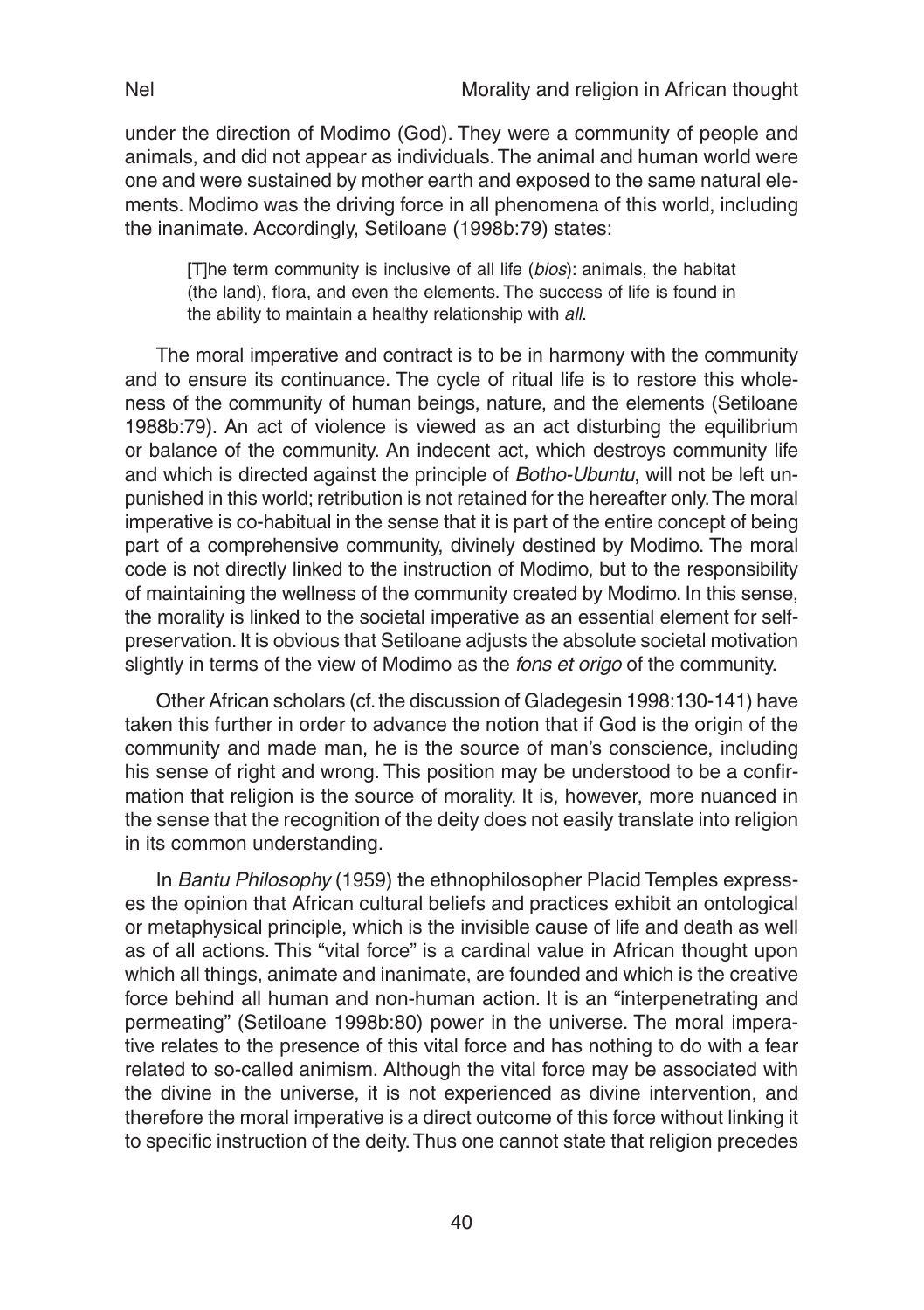#### Acta Theologica 2008:2

the concept of morality. Although morality is part of religious belief (or of ontology, as Tempels would say), the moral imperative is to achieve right relationships between the individual, the community, and the environment and is in a way "self-evidently right" (Hammand-Tooke 1998:8). Accordingly, communities instinctively understand good and evil. The moral is almost a product of a common sense regard for the vital force. There should be no action against this vital force, and the moral character of man can be said to correlate with how people recognise and treat this vital force in living beings and things.

Benezet Bujo (2003) deals comprehensively with the idea of African morality and how it differs from Western morality or moral philosophy. Although his argumentation differs considerably from Mbiti's, he nevertheless emphasises that African morality is not exclusively concerned with human persons or community which excludes a perspective of a monotheistic God. To substantiate his view, Bujo rejects the individualist idea which would suggest that the individual has obtained the ability to act responsibly merely by virtue of assenting to rational principles. In terms of Kant's idea, the maximal realisation of the rational will inevitably be reflected in the moral imperative. Bujo would query this form of individualism as well as the rational as the foundation of the ethical imperative. The rational may be linked to the justification of morally correct behaviour, but it is not necessarily the basis of morality (cf. also in this regard Agrawal 1998:146-149). African rationality is much more inclusive and deals with an embedded and even embodied sense of responsibility towards the community. This notion cannot be regarded as illogical or irrational. In terms of the Western idea of logic, it may be pre-logical.

As parody on the Cartesian *cogito ergo sum*, Bujo (2003:22) formulates: *cognatus sum, ergo sumus* ("I am related, therefore we are") in order to emphasise the difference in African anthropology and to highlight a morality that relates directly to communal embeddedness and societal bearing. This idea correlates with the widely known notion of *ubuntu*: I am because we are. One becomes a human being only in a fellowship with the life of others. He also resists the notion of Tempels' vital force, for the simple reason that it might have too many individualistic overtones, and that vital force is a consequence and goal of moral conduct and not its basis. On the other hand, he is also aware of the imperative not to embrace a form of communitarianism as a principle for African morality. The dictum "I am related, therefore we are" protects the individual from being dominated by a group moral without being part of the construction of that moral. The community itself is also understood as more than the visible community and includes the ancestors as well as those not yet born (Bujo 2003:23-24). One should also be careful not to emphasise communality as the absolute principle, for in Igbo, cosmology postulates the idea that the individual is both a unique creation and the work of a unique creator — an idea underscoring individualism (cf. Achebe 1998:70). The idea is, however, not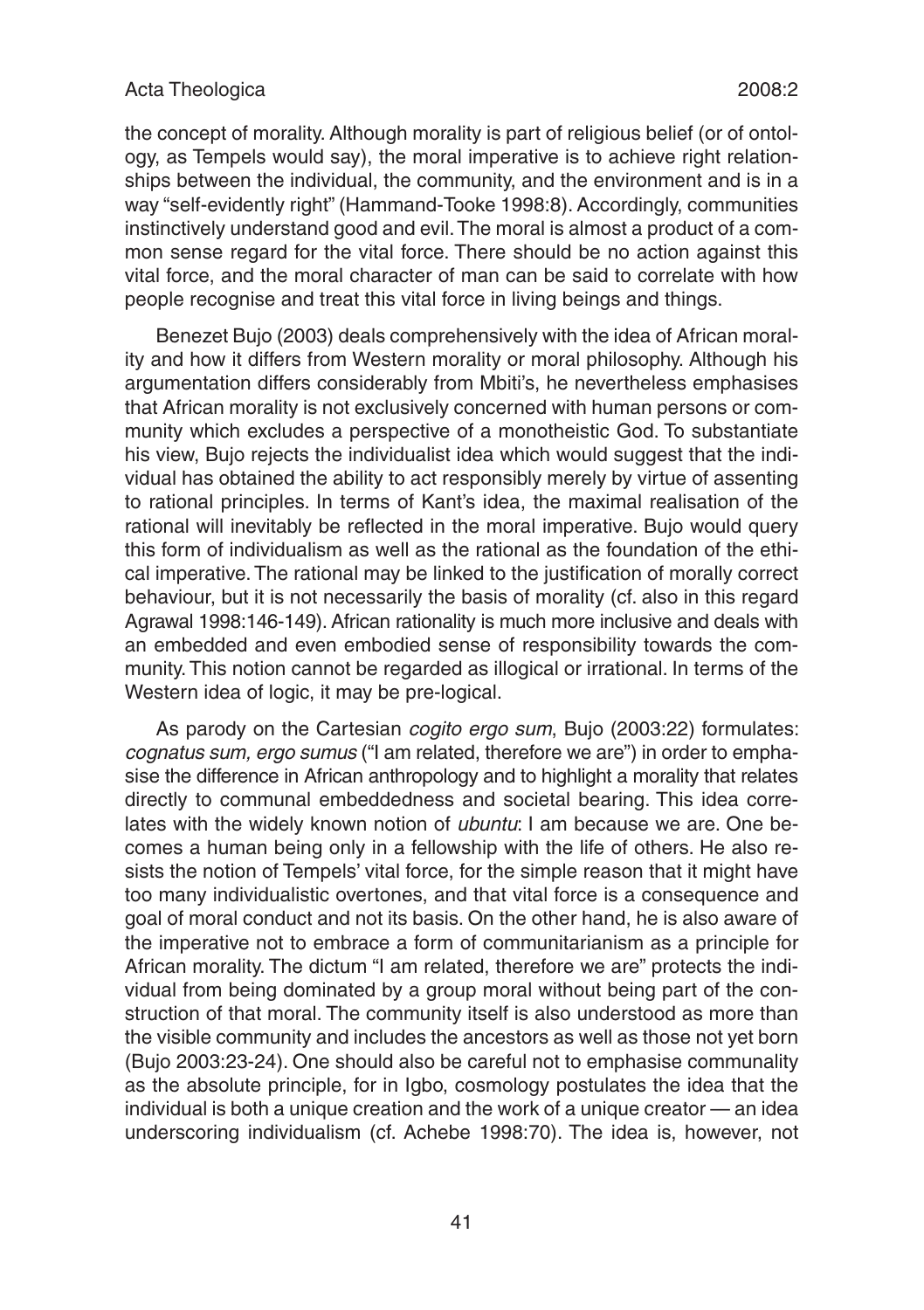developed into a form of absolute individualism, for the will of the community is upheld and no single person will win judgment against the people.

Bujo underscores the significance of the community, including the ancestors as the living dead, for an understanding of African morality. He warns, however, that the emphasis on the community should not lead to an ethnocentric ghetto morality which would condone all customary practices as good. He continues to show that the African community and its values should be considered in cases of ethical justification of actions and customs. Adultery, for example, can only be judged in terms of the kind of marriage involved, and may wrongly be perceived as intrinsically abominable if an abstract concept of sexual morality is the point of departure. Adultery in a monogamous marriage clearly differs from what outsiders may hold regarding polygamous marriages (Bujo 2003:34-35).

African morality does not subscribe to a natural law (*ius naturale*) in the sense that the observance of the natural laws of nature would indicate the moral path and what is regarded as a violation of the natural law. Even Thomas Aquinas postulated a divine origin of these laws which cannot be retrieved rationally in an absolute sense. This is not to say that African morality calls into question the possibility of universal moral codes, but these relate to the experiences and values of the community as well as to the historical narrative tradition informing the essence and values of the community. African morality also has a dialogical narrative dimension, reflected in story, myth, ritual, custom, and proverb (cf. Bujo 2003:48-50). This *textualisation* (my concept) concerns the transmission of not only the virtues, but also the vices which are to be avoided (p. 48). It is surely not a recursive-reflexive justification of morality in the sense used by Habermas, whereby societal discourse at particular junctures defines the moral value or virtue. Community in the African context is the basis for morality in that it guarantees the well-being of both the individual and the community. The judgment as well as the justification of good and bad (evil) is not in terms of reason only, but this does not necessarily mean that it is irrational. The collective input of practice, custom, ritual, and accompanying narrative textualisation makes the moral imperative and its justification nearly self-evident. Bujo (p. 56) would call this the "morality of *memoria*" within an all-embracing fellowship. The metaphysical assumption that the living dead are also an informing agency of morality does not render the justification irrational. Often in ritual and through the metaphoric meaning of the masks, the invisible is made present and the mighty deeds of the ancestor are narrated with a strong moral bearing on the audience (Bujo 2003:63-65). It is a rationality related to another worldview and to metaphysical presences that cannot be portrayed derogatively as irrational because it differs from the so-called Western worldview.

One appreciates the nuance of Bujo's reflection as well as his emphasis on the community and its *memoria* script for moral actions. The fact that he is a Christian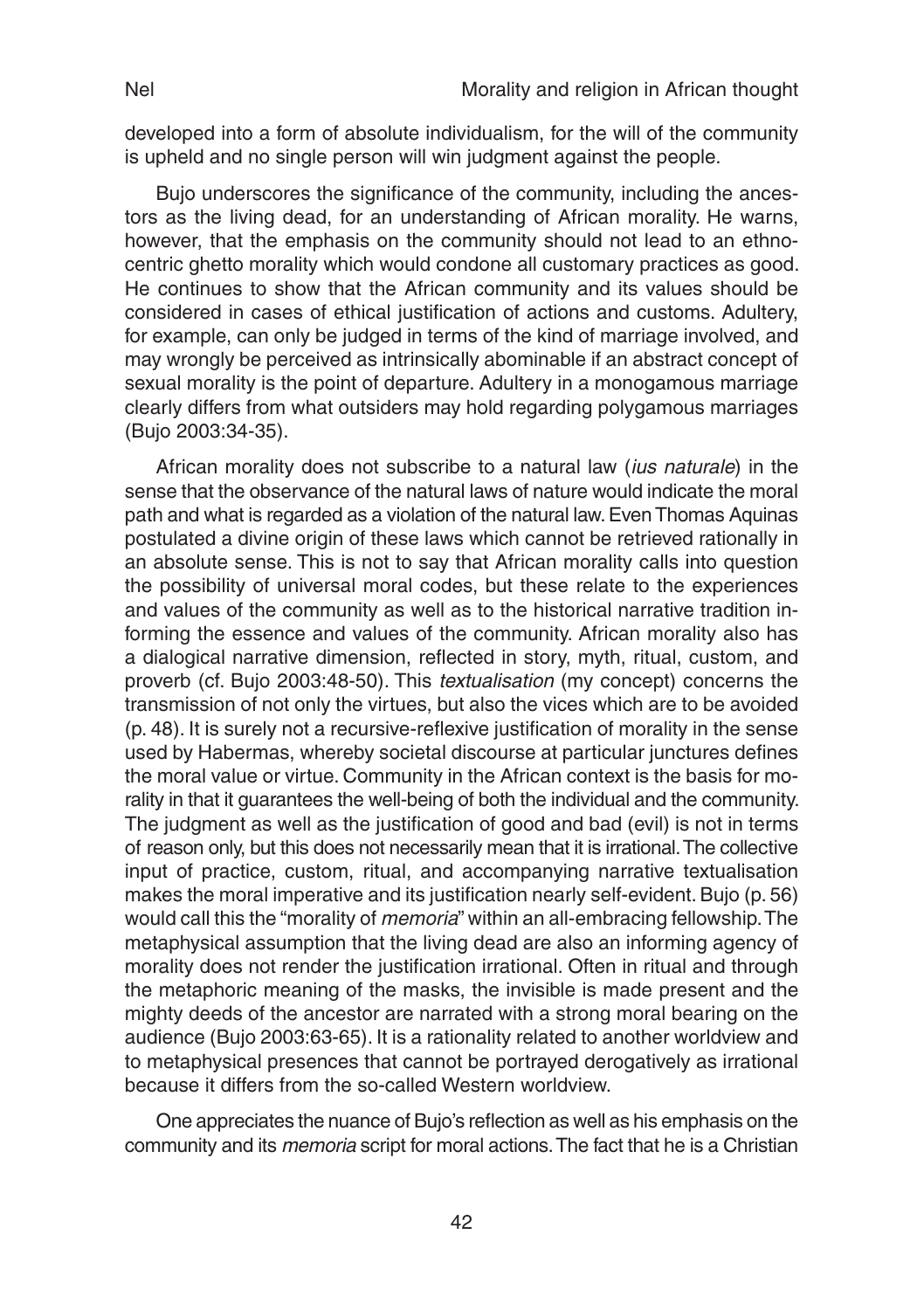theologian makes for the obvious assumption that the deity should be maintained as authority behind the moral imperative notwithstanding the emphasis on the community as foundation of morality; this confirms a duality in his position. This duality is also evident when he maintains that if morality is the Christian practice of faith, the grammar of moral performance of African peoples is also considered to be part of faith and religious expression. A legitimate reading of the African culture and its morality could therefore be a bridge for the incarnation of Christianity in Africa (Bujo 2003:202-203). Such a Christian reflection may be granted, but it may also be questioned in terms of a legitimate exploration of African morality without a Christianising reference. It should and must be possible to describe African morality within its own context of performance, reflection and putting into language without the bias of the Christian episteme.

### 5. Concluding remarks

To portray more views would not advance the substance of the current discussion from which authentic empirical research was excluded. However, numerous important issues have surfaced.

It has become evident that the concept of religion and faith, coined in Western, Christian traditions and transposed onto what is perceived to be African indigenous religion, mitigates against efforts from the continent itself to put into language the phenomena we call religion and morality. This impasse correlates directly to the difficulty of trying to define the conceptualisation of morality in African thought. The inference from beyond the continent as well as from Christian-oriented thinkers on the continent has been too easily drawn: If African cosmology indicates a divinely-destined creation, that deity should also be the absolute norm for the moral imperative. This is why many scholars believe that in African thought, religion is the foundation of morality and that the moral imperative is derived from the deity; thus that faith gives sense to morality.

This position has been challenged by many "Afrocentric" (if I may use this concept of Asante) thinkers who stress the collective responsibility towards the community, including nature and the animal world. The collective responsibility is also informed by a rich collective memory and narrative textualisation, which ameliorate the justification of the moral imperative. This is not necessarily conducted in conscious rational terms but in a self-evident manner. In this sense, I am of the opinion that the moral imperative in African thought differs from what is usually understood by this concept in moral discourse. Apart from orthodox religious claims to ultimate values, moral discourse is mainly concerned with "a kind of justification for an actual or proposed act of an individual, a group of persons or, indirectly, of an institution" (Agrawal 1998:146). Moral argument in a particular case is thus to find the "best" justification for some actual or proposed act. But this sense of moral justification does not apply to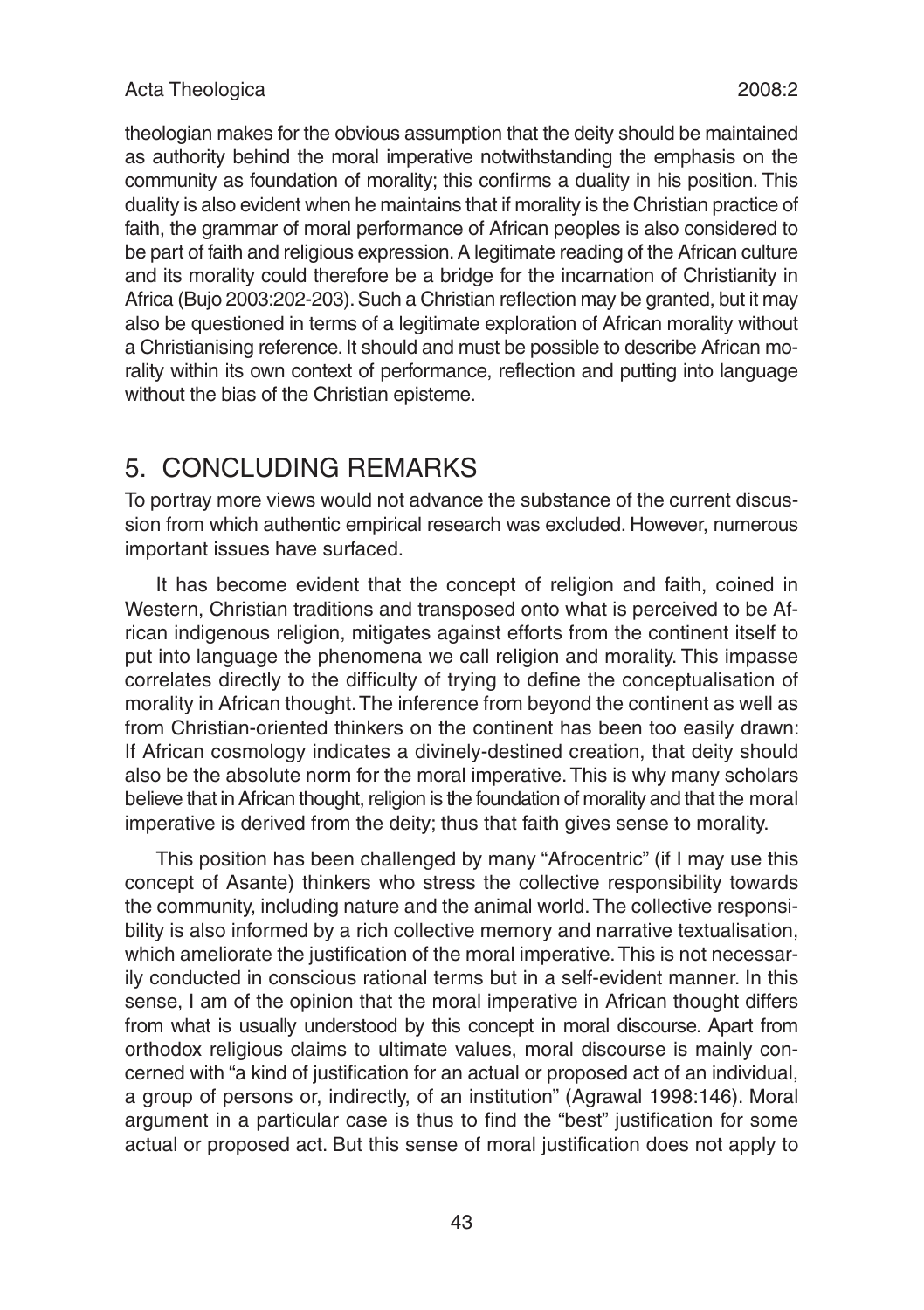the African reality. The conduct of the members of African indigenous communities is not judged by fellow members by means of reasoning. There is no moral reasoning for the purposes of moral justification (Agrawal 1998:148). Moral appraisals are rather made by reference to sets of values and standards prescribed by tradition, custom, practice, as well as social and family codes. These moral codes are not fixed in an absolute sense as universals, but may change with the transformation of society. Although the ancestors' presence and advice are part of the moral frame of reference, and guidance may ritually be sought, they are viewed as an extension of the community and not as part of the instruction of the deity. The fact is that morality in African thought does not necessarily involve a justification with reference to a deity. This is not to say that African cosmology is unaware of a creator deity. This deity is, however, not perceived as the custodian or guardian of the moral code. The sanction of the moral code relates to the intrinsic orientation towards the well-being of the community and its members. Through tradition, practice, custom, and memory, the community has arrived at these moral codes. The moral code is value-embedded. It is not a result of natural laws, but it is also not to be denied that natural observation may have influenced the moral code. One is therefore tempted to conclude that one can admit to an autonomous morality, if it is not erroneously understood to be intrinsically denying the existence of a deity. The construction of moral knowledge in African indigenous communities relates to their mode of understanding reality and within this reality, the well-being of the community is the central concern.

If this preliminary inquiry has but one contribution to make, it is to stress the dire need for empirical evidence of how indigenous African people put their perceptions of what they consider moral codes and ethical conduct into language. This can only be done in conjunction with a critical interrogation of the Western religious episteme as frame of reference in descriptions of African thought and religion. The post-colonial reality provides a space to engage with the complexity of these phenomena in ways which allow the indigenous people to speak for themselves, but also to allow for the multi-valence and multi-layered dimensions of these concepts in African thought.

For theological reflection and the practice of religious discourse on the continent, a departure from the homogenous assumptions based on a Western epistemology is paramount when seeking to gain conceptual clarity of concepts relating to indigenous religious expression.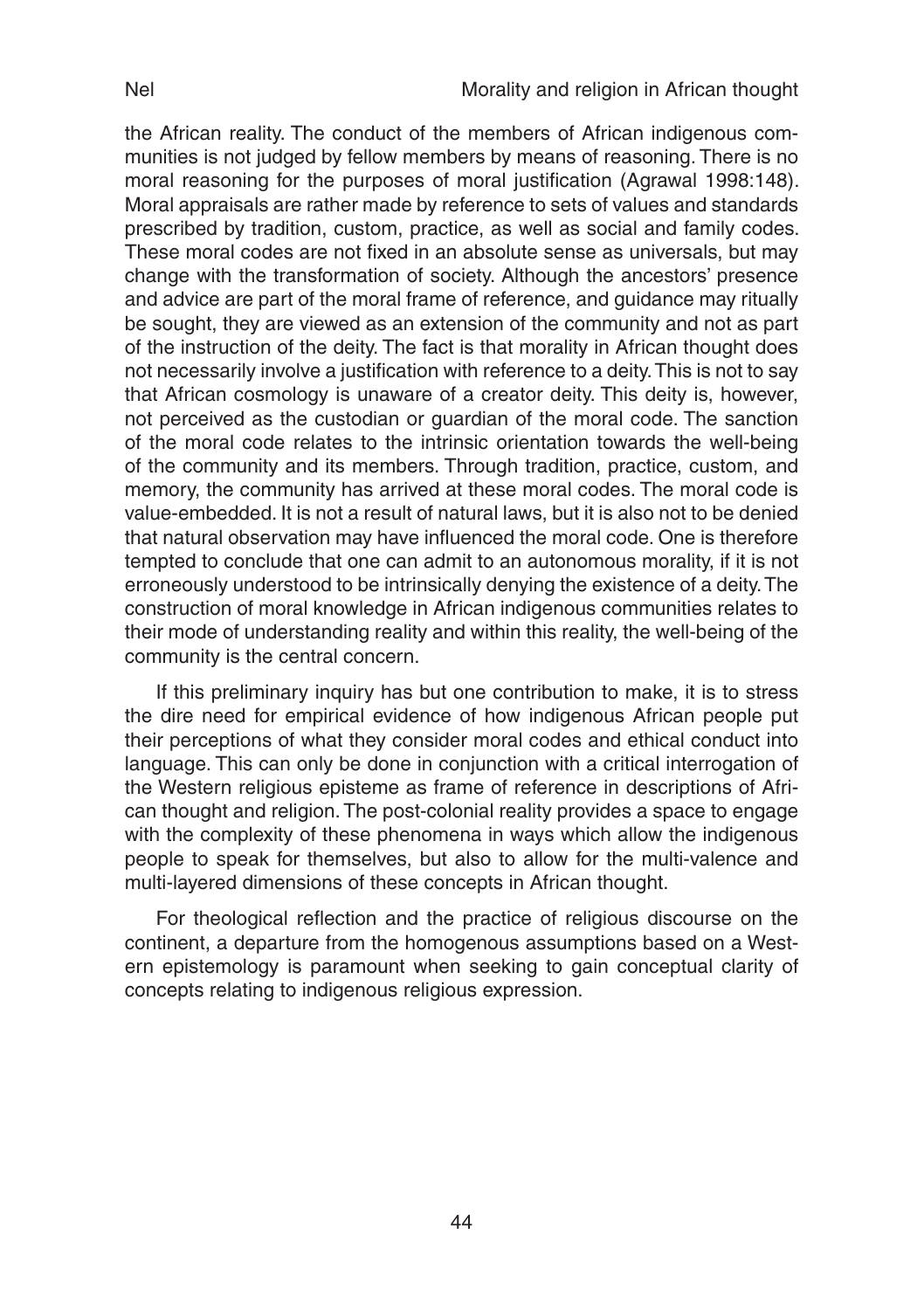### **BIBI IOGRAPHY**

#### ACHEBE, C.

1998. Chi. In: E.C. Eze (ed.), *African Philosophy. An anthology* (Oxford: Blackwells), pp. 67-72.

#### Agrawal, M. M.

1998. Morals and the value of human life. In: E.C. Eze (ed.), *African Philosophy. An anthology* (Oxford: Blackwells), pp. 146-154.

#### Bhabha, H.

1994. *The location of culture*. London: Routledge.

#### Bujo, B.

2003. *Foundations of an African Ethic. Beyond the universal claims of Western morality*. (Transl. B McNiel.) Nairobi: Paulines Publications Africa.

#### Chidester, D.

1996. *Savage systems: Colonialism and Comparative Religion in Southern Africa*. Chalotesville: University Press of Virginia.

#### De Quincey, C.

2005. *Radical knowing. Understanding consciousness through relationship*. Vermont: Park Street Press.

#### $D<sub>U</sub>$  Toit, C. W. (Ed.)

1998. *Faith, science & African culture. African cosmology and Africa's contribution to science*. Pretoria: UNISA.

#### Eze, E. C. (E<sub>D.</sub>)

1998. *African Philosophy. An anthology*. Oxford: Blackwells.

#### Gbabegesin, S.

1998. Yoruba philosophy: Individuality, community, and the moral order. In: E.C. Eze (ed.), *African Philosophy. An anthology* (Oxford: Blackwells), pp. 130-141.

#### Hammond-Tooke, D.

1998. Establishing dialogue: Thoughts on 'cosmology', 'religion' and 'science'. In: C.W. du Toit (ed.), *Faith, science & African culture. African cosmology and Africa's contribution to science* (Pretoria: UNISA), pp. 1-9.

#### HOUNTONDJI, P.

1983. *African Philosophy: Myth and reality*. Bloomington: Indiana Univ. Press.

#### Leeuw, Th. M. J.

2004. Indigenous Knowledge Systems: "Religion" *idem* "philosophy". In: M. Masoga & A. Musyoki (eds.), *Building on the indigenous — an African perspective* (Pretoria: National Research Foundation), pp. 20-36.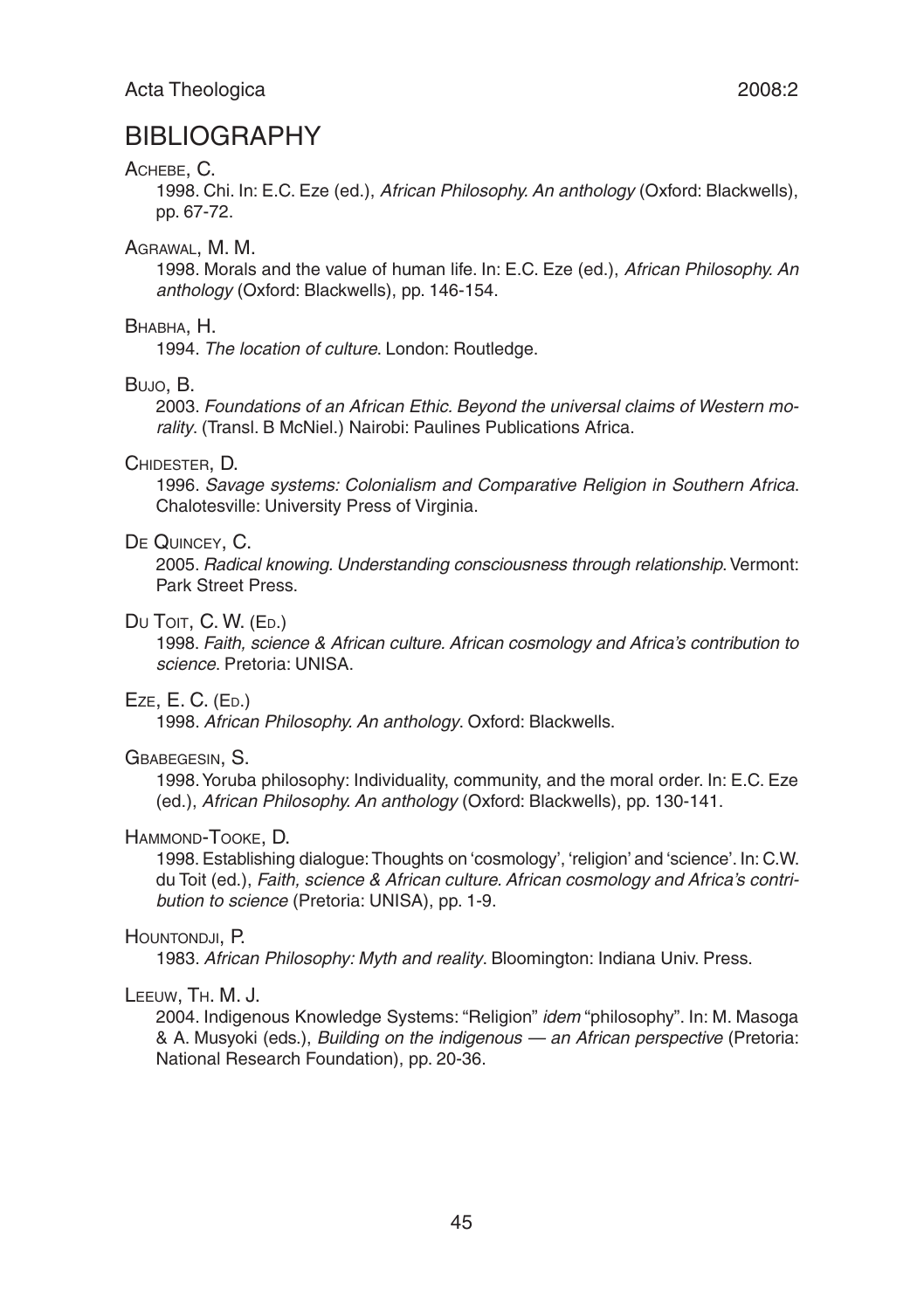#### Marchand, T. H. J.

2003. A possible explanation for the lack of explanation: Or, "Why the master builder can't explain what he knows": Introducing informational atomism against a "definitional" definition of concepts. In: J. Pottier, *et al.* (eds.), *Negotiating local knowledge. Power, identity and development* (London: Pluto Press), pp. 30-50.

#### Masoga, M. & Musyoki, A. (Eds.)

2004. *Building on the indigenous — an African perspective*. Pretoria: National Research Foundation.

#### MBEMBE, A.

2001. *On the Postcolony.* Berkeley: Univ. of California Press.

#### Mudimbe, V. Y.

1988. *The invention of Africa. Gnosis, philosophy, and the order of knowledge*. London: James Currey.

Nkruma, K.

1998. Consciencism. In: E.C. Eze (ed.), *African Philosophy. An anthology* (Oxford: Blackwells), pp. 81-93.

#### Odera Oruka, H.

1991. *Sage philosophy: Indigenous thinkers and modern debate on African philosophy*. Nairobi: ACTS Press.

#### POTTIER. J. *ET AL.* (EDS.)

2003. *Negotiating local knowledge. Power, identity and development*. London: Pluto Press.

#### PRESBEY, G. M. *ET AL.* (EDS.)

2002. *Thought and practice in African philosophy*. Nairobi: Konrad Adenhauer Foundation.

#### Senghor, L. S.

1996. *L'Esthetique negro-africaine*. Paris: Diogene.

#### SETILOANE, G.

1998a. How Africa (Bantu) mythology has anticipated Darvin and Prof Philip Tobias. In: C.W. du Toit (ed.), *Faith, science & African culture. African cosmology and Africa's contribution to science* (Pretoria: UNISA), pp. 65-72.

1998b. Towards a biocentric theology and ethic — via Africa. In: C.W. du Toit (ed.), *Faith, science & African culture. African cosmology and Africa's contribution to science* (Pretoria: UNISA), pp. 73-84.

#### Tempels, P.

1959. *Bantu Philosophy* (Transl. C. King.) Paris: Presence Africaine.

#### WIREDU K.

1980. *Philosophy and an African culture*. Cambridge: Cambridge Univ. Press.